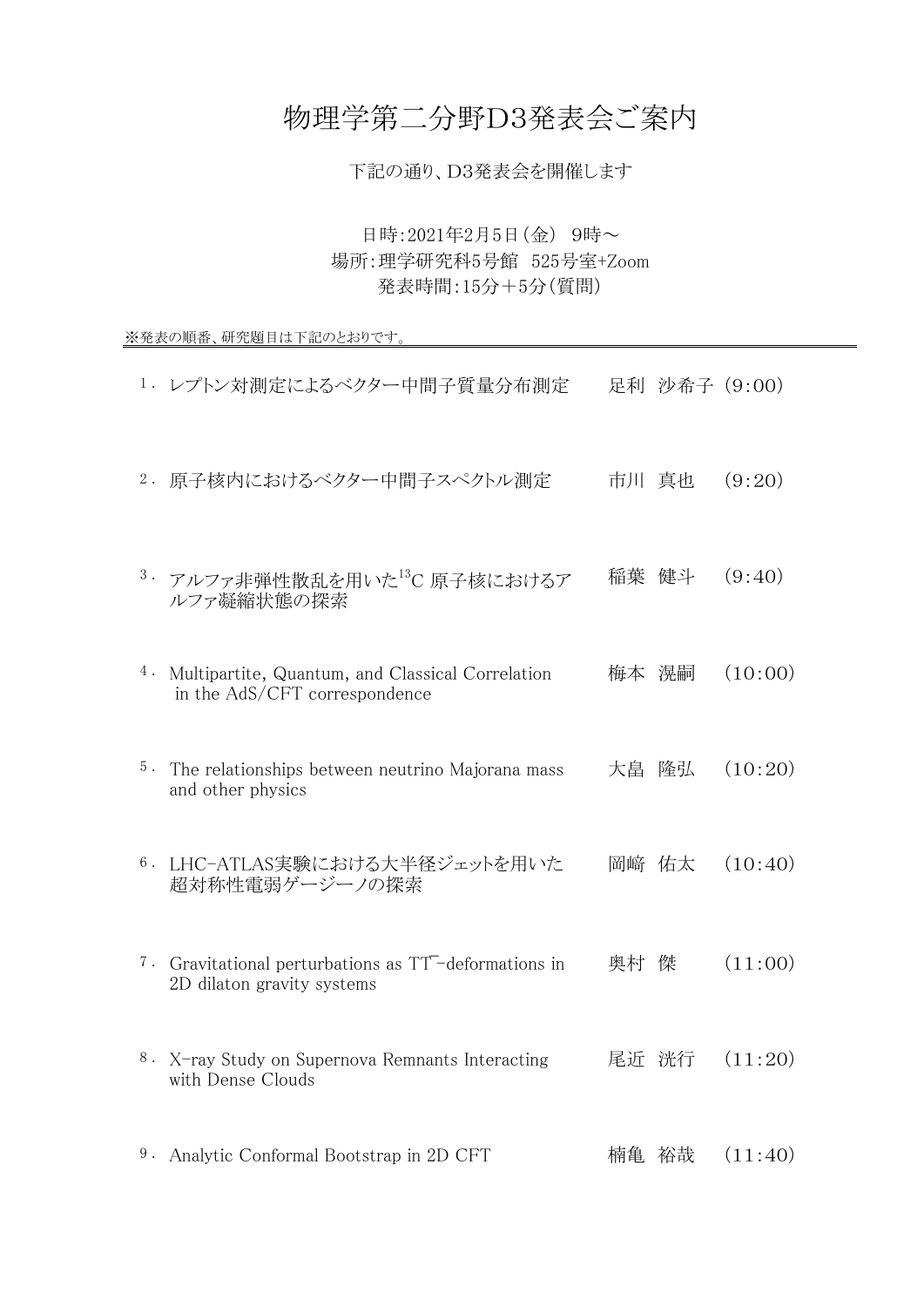18 . パイ中間子精密分光によるクォーク凝縮の密度依 松本 翔汰 (15:40)

## 存性の評価

19 . Geometry of configuration space in Markov chain Monte Carlo methods and the worldvolume approach to the tempered Lefschetz thimble method

| $10$ .<br>Brane dynamics in Fermi gas formalism                                                 | 久保 尚敬    | (13:00) |
|-------------------------------------------------------------------------------------------------|----------|---------|
| 11. 反対称化分子動力学法による低エネルギー双極子<br>励起モードの研究                                                          | 四方 悠貴    | (13:20) |
| 12. $0 \vee \beta \beta$ 崩壊探索のための高圧キセノンガスTPC<br>大型試作機の開発                                        | 中村 和広    | (13:40) |
| 13.<br>- ガンマ線天文台CTA大口径望遠鏡カメラ開発と<br>望遠鏡性能評価                                                      | 野崎 誠也    | (14:00) |
| 14.<br>Non-perturbative Aspects of Higgs Physics in the<br>Standard Model and Beyond            | 佑<br>濱田  | (14:20) |
| 15. フェムト秒レーザー照射金属表層の光学特性時間<br>変化に関する研究                                                          | 雄規<br>古川 | (14:40) |
| $16$ .<br>線源メスバウアー分光法による希土類元素薄膜の<br>超微細構造の原子分解能研究                                               | 細川 修一    | (15:00) |
| 17.<br>Shear viscosity of classical fields using the Green-<br>Nakano-Kubo formula on a lattice | 松田 英史    | (15:20) |
|                                                                                                 |          |         |

## 松本 信行 (16:00)

20 . Long time supernova simulation and search for supernovae in Super-Kamiokande IV

## 森 正光 (16:20)